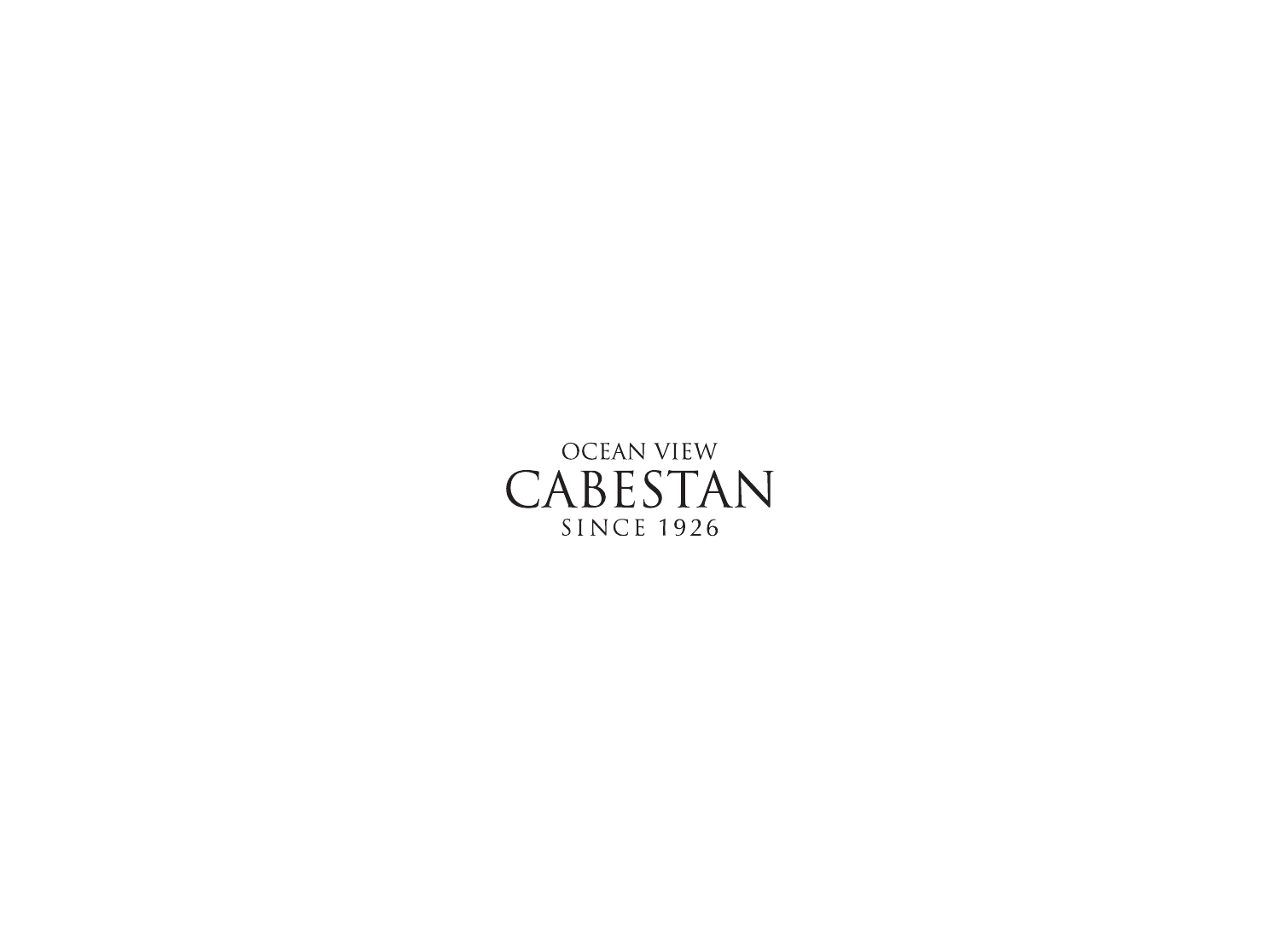### **TAPAS**

*The word tapas comes from the verb cone, which means «to cover,» and in Spanish, a tapas is also the word for a lid. According to one of the most popular accounts*  of the emergence of tapas, bartenders began covering their customers' drinks with a slice of bread and a small piece of cheese and ham to keep dust and flies out of *the patron's glass. The «tapas» was born.*

# **COLD TAPAS. HOT TAPAS.**

| Foie gras cherries, 5 pieces,<br>69 Dhs<br>$\mathbf{1}$<br>toasted bread.                                      | Assortment of steamed bites,<br>45 Dhs<br>8<br>chicken, squid, mushrooms, shrimps. |
|----------------------------------------------------------------------------------------------------------------|------------------------------------------------------------------------------------|
| Fish ceviche from the market,<br>$\left( 2 \right)$<br>59 Dhs<br>fried corn, small red onion salad, coriander. | Crispy ravioli,<br>39 Dhs<br>9<br>spinach, ricotta, parmesan.                      |
| Spider crab, 5 pieces,<br>$\left(3\right)$<br>39 Dhs<br>crispy ginger slices, green apple brunoise.            | Pil pil shrimps,<br>70 Dhs<br>$ 10\rangle$<br>garlic, chili, olive oil.            |
| Corn nachos, avocado guacamole,<br>35 Dhs<br>$\overline{4}$                                                    | Beef skewers chimichurri,<br>59 Dhs<br>(11)                                        |
| Corn nachos, chickpea hummus,<br>35 Dhs<br>5 <sub>1</sub>                                                      | sweet and sour sauce.                                                              |
| Parmesan chamallow,<br>29 Dhs<br>6                                                                             | Marinated poultry skewers with ginger,<br>39 Dhs<br>(12)<br>peanut sauce.          |
| Smoked salmon baguettines, 3 pieces,<br>89 Dhs<br>$\sqrt{7}$<br>horseradish cream, herbs.                      | Mussel croquettes, 5 pieces, 35 Dhs<br>(13)<br>homemade aioli.                     |
|                                                                                                                | Crispy squid, 65 Dhs<br>$\left  \right $ 14<br>spicy parsley.                      |
|                                                                                                                | Gyoza with chicken, 45 Dhs<br>(15)<br>black rice vinegar.                          |
|                                                                                                                | Mini cheese burger (2 pieces), 55 Dhs<br>(16)<br>cheddar sauce.                    |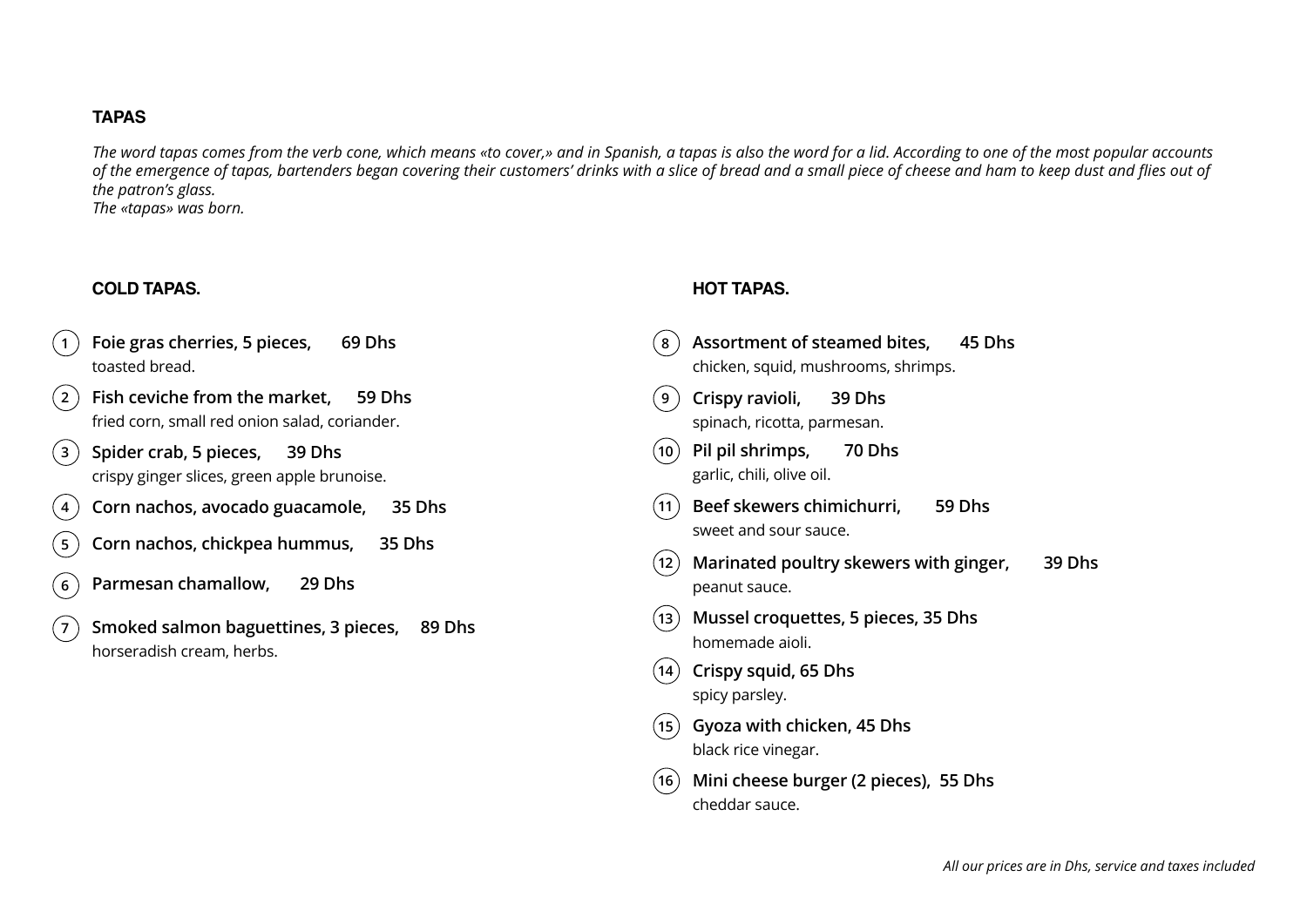# **CRU**

| (101) | Oysters from Dakhla,<br>6 oysters 110 Dhs<br>12 oysters 220 Dhs                                                                                          |                |
|-------|----------------------------------------------------------------------------------------------------------------------------------------------------------|----------------|
| (102) | Matured beef carpaccio (60gr) cut with a knife,<br>oilve oil, lemon, caper powder                                                                        | 80 Dhs         |
| (103) | Carpaccio of red tuna cut with a knife,<br>pistou of herbs with capers, olive oil, lemon.                                                                | 95 Dhs         |
| (104) | Antipasti of grilled vegetables,<br>eggplant, zucchini, red bell pepper, mushroom of Paris, avocado, feta, pistou, old<br>balsamic.                      | 90 Dhs         |
| (105) | Fillet of beef tartar prepared in front of you<br>garnished with French fries, green salad.<br>Option cooked and returned                                | 149 Dhs        |
| (106) | Sea bass tartar,<br>lemon lime, Granny Smith apple, creamy avocado, pink berry.                                                                          | 135 Dhs        |
|       | <b>COLD STARTERS</b>                                                                                                                                     |                |
| 107   | Mesclun of salads and fresh herbs,<br>candied tomatoes with balsamic vinegar.                                                                            | 60 Dhs         |
| (108) | Smoked salmon «house»,<br>sour cream with chives, buckwheat blinis.                                                                                      | 140 Dhs        |
| (109) | Burrata, candied tomatoes and oranges in a wood-fired oven,<br>crunchy pistachios, balsamic cream                                                        | <b>125 Dhs</b> |
| (110) | Pata Negra 100% Bellota Ibérico,<br>black flange 100% acorn-fed, Country bread rubbed with tomato.                                                       | 290 Dhs        |
| (111) | Terrine of semi-cooked foie gras,<br>seasonal fruit chutney, toasted country bread.                                                                      | 195 Dhs        |
| (112) | Roasted prawns with tandoori,<br>green mango salad, mint, peanuts, sweet and sour dressing.                                                              | 129 Dhs        |
| (113  | Vegan salad with quinoa,<br>crunchy vegetables, avocado, grapefruit, sunflower seeds, passion vinaigrette.                                               | 79 Dhs         |
| (114) | Niçoise salad,<br>home-made tuna confit, anchovies «porticello», green beans, potatoes, red<br>peppers, black olives, lettuce heart, condiment dressing. | 79 Dhs         |
| (115) | Caesar salad,<br>romaine salad, golden croutons, grilled chicken breast, parmesan shavings, Caesar sauce.                                                | 79 Dhs         |

#### **HOT STARTERS**

| (116) | Octopus caramelized in the wood oven,<br>hummus, tapenade.                                              | 85 Dhs         |
|-------|---------------------------------------------------------------------------------------------------------|----------------|
| (117) | Escalope of foie gras fried with spices,<br>roasted pineapple with honey.                               | 215 Dhs        |
| (118) | Hot goat cheese salad,<br>focaccia with olives, caramelized apples, nuts, vinaigrette, honey, coriander | 110 Dhs        |
| 119   | Fish soup,<br>garnished with red mullet salpicon, rouille, garlic croutons                              | 139 Dhs        |
| (120) | Seasonal gnocchi,<br>butternut, artichokes, chestnuts, straciatella, truffles                           | 110 Dhs        |
|       | <b>PIZZAS</b> (mixed wood and gas oven)                                                                 |                |
|       | Our pizza dough is shaped by hand in slow fermentation.<br>Its preparation time is 3 days.              |                |
| 201)  | Sicilian,                                                                                               | <b>120 Dhs</b> |
|       | tomato sauce, fresh mozzarella, capers of safi, basil, black olives, Porticello anchovies.              |                |
| 202   | Imanol,                                                                                                 | 120 Dhs        |
|       | parmesan cream, candied onion, farm goat, smoked duck breast, grilled nuts.                             |                |
| (203) | Pepperoni,<br>homemade pepperoni, button mushrooms, tomato sauce, basil, mozzarella.                    | 120 Dhs        |
| (204) | Funghi,                                                                                                 | 120 Dhs        |
|       | parmesan cream, ceps mushrooms, scarmoza, candied tomatoes, pistou.                                     |                |
| (205) | Margherita,<br>tomato sauce, mozzarella, stracciatella, basil, black olives.                            | 90 Dhs         |
| 206   | Smoked salmon,                                                                                          | 160 Dhs        |
|       | stracciatella, fresh mushroom, arugula, parmesan.                                                       |                |
| (207) | Pizzetta with black truffle,<br>Stracciatella, arugula, parmesan.                                       | 120 Dhs        |
| (208) | Four cheeses,                                                                                           | 120 Dhs        |
|       | parmesan cream, tomato sauce, gorgonzola, mozzarella, scamorza, farm goat cheese.                       |                |
|       | Options:                                                                                                |                |
| 209   | Bresaola (Halal), 70 Dhs                                                                                |                |
| (210) | Egg beldi, 10 Dhs                                                                                       |                |

*All our prices are in Dhs, service and taxes included*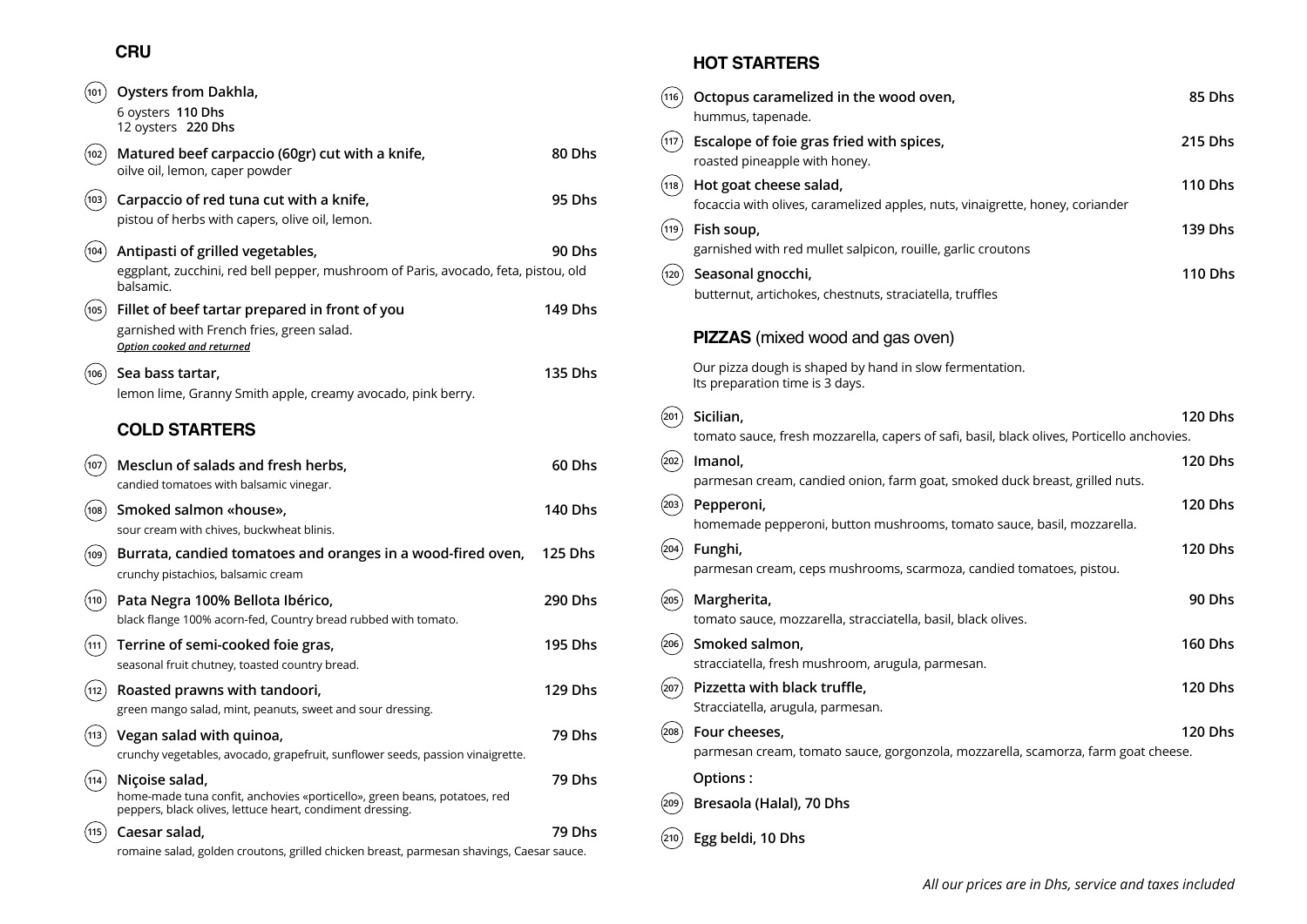# **FISH & CRUSTACES** (cooked in an Argentinean wood-fired oven)

| (301)  | Grilled swordfish tournedos with spices,<br>melting zucchini, peanut sauce.                                                                         | <b>190 Dhs</b>     |
|--------|-----------------------------------------------------------------------------------------------------------------------------------------------------|--------------------|
| (302 ) | Whole squid grilled in a wood fire,<br>crushed potato, parsley, squid ink.                                                                          | <b>160 Dhs</b>     |
| (303)  | Saint-Pierre filet grilled in tandoori,<br>risotto carnaroli, zucchini, candied lemon.                                                              | <b>280 Dhs</b>     |
| (304)  | Crispy royal sea bream filet,<br>spaghetti of zucchini, red peppers, squid, virgin sauce.                                                           | <b>190 Dhs</b>     |
| (305)  | Salmon filet in quinoa crust,<br>wasabi tartar sauce, baby green salad.                                                                             | <b>169 Dhs</b>     |
| (306)  | Sole filet stuffed with ceps mushrooms,<br>potato gnocchi with old manchego, candied cherry tomatoes.                                               | <b>250 Dhs</b>     |
| 307    | Roasted sea bass filet,<br>crispy potato flakes, creamy fumet and condiments.<br>Garnish of your choice.                                            | 190 Dhs            |
| (308)  | Monkfish with chorizo<br>asparagus, broad beans, snow peas, small peas tied with herb pistou.                                                       | 219 Dhs            |
|        | <b>THE LOBSTER BOAT</b> (According to the arrival)                                                                                                  |                    |
| (309)  | Lobster of the fishpond,<br>cooked on la plancha or roasted in a casserole, flambed or not with cognac,<br>garnish of your choice                   | 90 Dhs the 100 grs |
| (310)  | Sea bass or sea bream,<br>grilled or in salt crust, white butter, choice of garnish.<br>Sea bass 70 Dhs the 100 grs - Sea bream 45 Dhs the 100 grs. |                    |
| 311)   | Sole meunière,<br>erved in the dish, garnish of your choice.                                                                                        | 45 Dhs the 100 grs |
| 312    | Turbot,<br>roasted whole or in sections, Grenoble style, garnish of your choice.                                                                    | 75 Dhs the 100 grs |
|        |                                                                                                                                                     |                    |

## **PASTA & RISOTTOS**

| (401   | Risotto with ceps mushrooms, brunoise of dried meat,<br>beef juice with squid ink, candied tomatoes. | 195 Dhs        |
|--------|------------------------------------------------------------------------------------------------------|----------------|
| (402   | Gnocchi au gratin in the wood-fired oven,<br>parmesan, spinach, walnuts, gorgonzola.                 | <b>129 Dhs</b> |
| (403)  | Penne rigate alla napolitaine,<br>tomatoes, basil, oregano.                                          | 99 Dhs         |
| 404    | Spaghetti carbonara,<br>with smoked duck bacon.                                                      | 139 Dhs        |
| (405 ) | Linguini with shrimps,<br>light bisque, garlic, parsley.                                             | 139 Dhs        |
| (406)  | Tagliatelle with salmon<br>candied onions, garlic, capers.                                           | <b>160 Dhs</b> |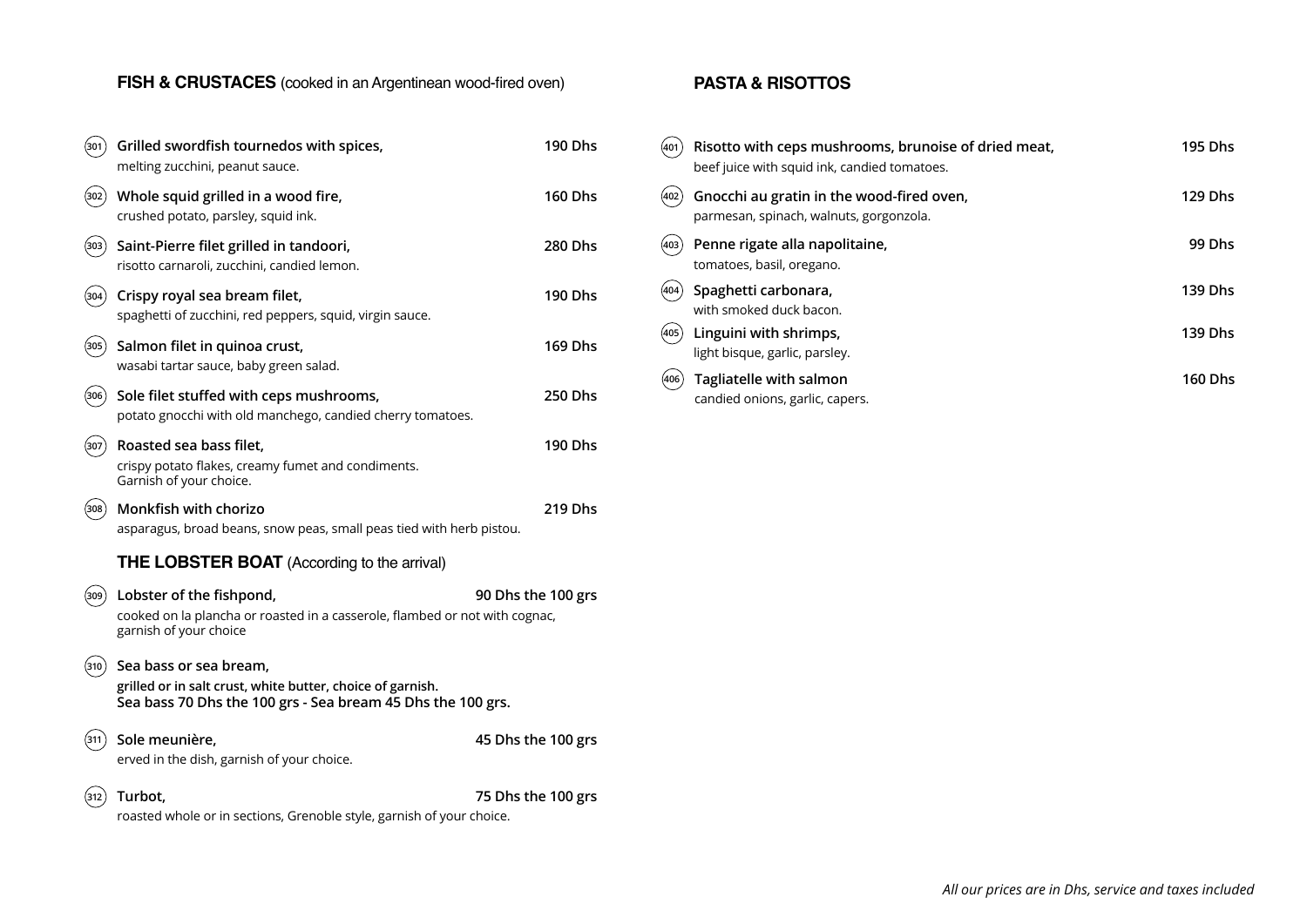# **MEAT & POULTRY** (cooked in an Argentinean wood-fired oven)

×

| (501  | Sirloin grilled in wood fire<br>marrow butter.                                                                       | Poids | 250 grs<br><b>215 Dhs</b>          |       |                              |
|-------|----------------------------------------------------------------------------------------------------------------------|-------|------------------------------------|-------|------------------------------|
| (502) | Beef tenderloin<br>Garnish and sauce of your choice.                                                                 | Poids | 279 Dhs<br>600 grs                 |       |                              |
| (503) | Rib of beef<br>cooked on the grill, fleur de sel and mignonette pepper. Garnish and sauce of your choice.            |       | 395 Dhs                            |       |                              |
| (504) | Sauteed veal chop,<br>flakes of mushrooms, candied garlic, minute juice slightly creamed.<br>Garnish of your choice. |       | 290 Dhs                            |       |                              |
| (505) | Roasted chicken supreme,<br>potatoes, mushrooms, garlic, shallots, candied tomatoes                                  |       | 139 Dhs                            |       |                              |
| (506) | Braised lamb mouse,<br>juice with condiments, crispy sesame polenta.                                                 |       | 245 Dhs                            |       |                              |
| (507) | Cheeseburger pure beef,<br>homemade soft bun, gourmet sauce, old cheddar cheese, spicy potatoes.                     |       | <b>120 Dhs</b>                     |       |                              |
|       | <b>SAUCES &amp; JUICES</b>                                                                                           |       | <b>ADDITIONAL GARNISH (30 DHS)</b> |       |                              |
| 601   | Bearnaise sauce                                                                                                      | (701  | Spinach with butter                | (706) | Green salad                  |
| 602   | Beef juice                                                                                                           | (702  | Pan-fried seasonal vegetables      | (707  | Mashed potatoes in olive oil |
| 603   | Pepper sauce                                                                                                         | (703  | Mashed potatoes                    | (708) | French fries                 |
| 604   | Roquefort sauce                                                                                                      | (704  | Basmati rice                       | (709  | Spicy potato                 |
| (605  | Mushroom sauce                                                                                                       | (705  | Green beans in parsley             |       |                              |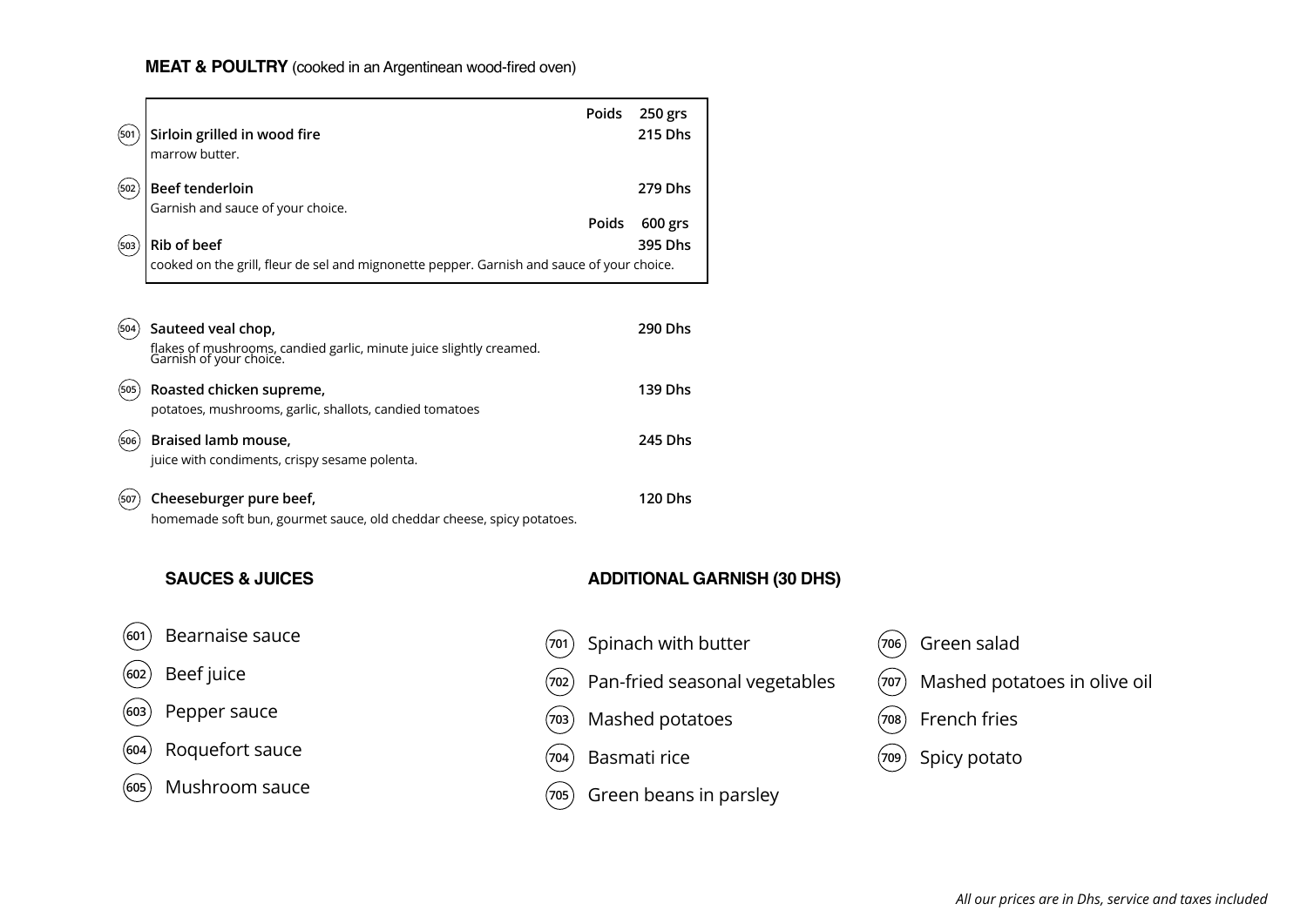### **EXTRA QUALITY MATURED MEATS**

Cooked in an Argentinean wood-fired oven

*Our carefully selected meats are matured in our maturing cabinets for a minimum of 45 days. They are imported from France and are of the following breeds: Salers, Charolais, Limousin, Blonde d'Aquitaine, Aubrac.* 

*We advise you to cook them rare for a better tasting*

| $(508)$ Rib of beef | 90 Dhs - 100 Grs  |
|---------------------|-------------------|
| $(509)$ Sirloin     | 120 Dhs - 100 Grs |
| $(510)$ Entrecote   | 130 Dhs - 100 Grs |
| $(511)$ Fillet      | 150 Dhs - 100 Grs |

# **Choice of garnish and sauce :**

- 
- 

Roquefort sauce Basmati rice Spicy potato **515 520 525**

 $(516)$  Mushroom sauce

#### **SAUCES & JUICES ADDITIONAL GARNISH (30 DHS)**

- Bearnaise sauce Spinach with butter Green salad **512 517 522**
- 513)Beef juice (518) Pan-fried seasonal vegetables (523) Mashed potatoes in olive oil
- 3HSSHUVDXFH Mashed potatoes French fries **514 519 524**
	-
	- $(s<sub>21</sub>)$  Green beans in parsley
- 
- 
- 
-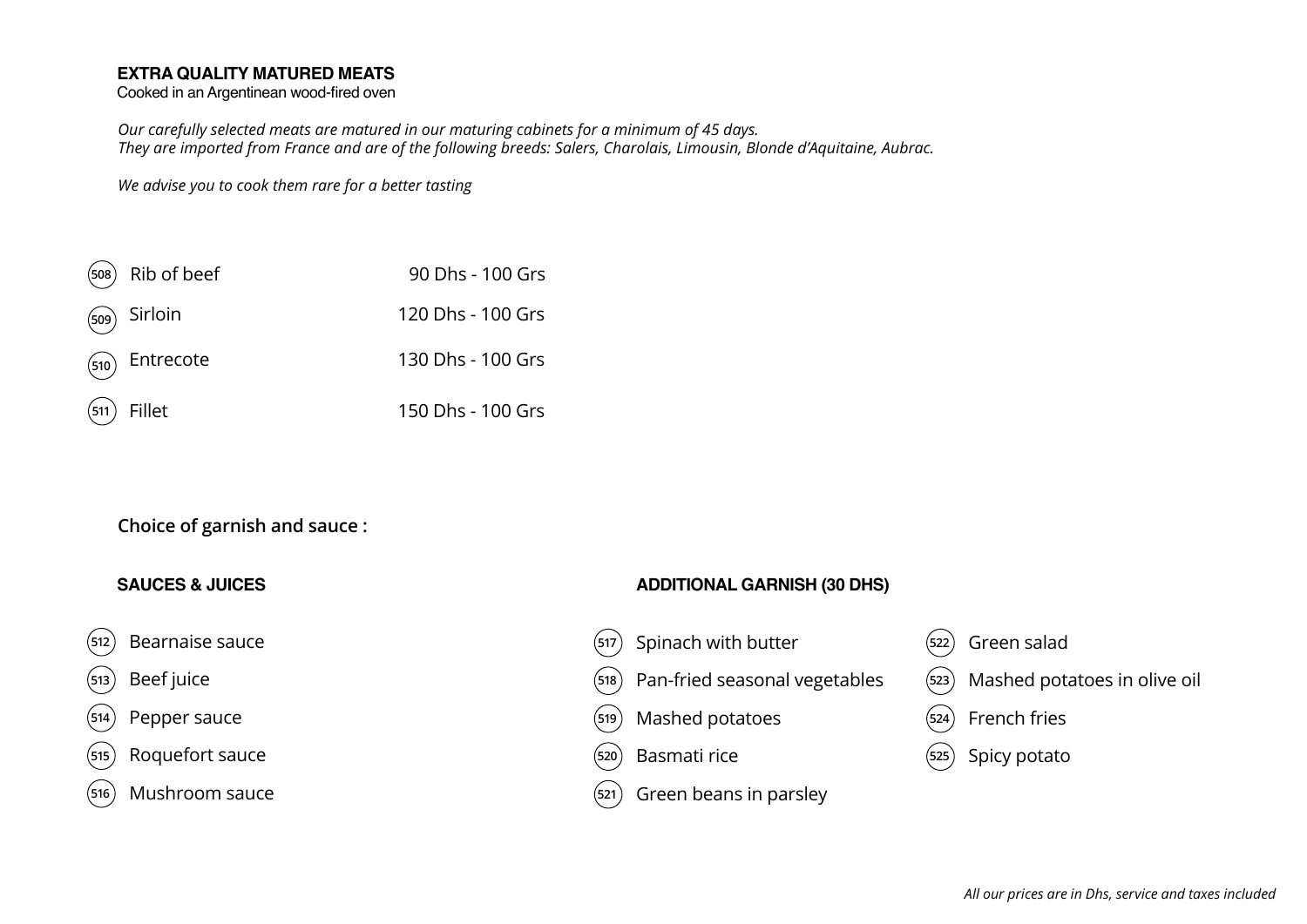### **DESSERTS**

| (801) | Vanilla matcha tea panacotta,<br>candied raspberry, caramelized pistachio with fleur de sel.                                                                                    | 60 Dhs |
|-------|---------------------------------------------------------------------------------------------------------------------------------------------------------------------------------|--------|
| 802)  | Strawberry cake with meringue<br>vanilla cream from Madagascar, almond dacquoise                                                                                                | 60 Dhs |
| (803) | Fine apple pie,<br>vanilla ice cream.                                                                                                                                           | 70 Dhs |
| 804)  | Soufflé with Grand Marnier,                                                                                                                                                     | 90 Dhs |
| (805) | New York cheesecake,<br>salted butter caramel ice cream, chocolate crunch.                                                                                                      | 70 Dhs |
| (806) | Tiramisu,<br>amarena cherries, coffee ice cream.                                                                                                                                | 70 Dhs |
| (807  | « Les Gourmands d'abord »,<br>cookies, Nutella, marshmallow, salted butter caramel, vanilla ice cream,<br>caramelized peanut chips.                                             | 70 Dhs |
| (808) | Flowing chocolate cookie,<br>heart of guanaja, vanilla ice cream.                                                                                                               | 90 Dhs |
| (809) | Super chocolate profiterole,<br>3 chocolate puffs, peanut crunches, Madagascar vanilla ice cream, Valrhona<br>chocolate sauce.                                                  | 70 Dhs |
| (810) | Plate of seasonal fruits,<br>two scoops of sorbet of your choice.                                                                                                               | 90 Dhs |
| (811  | Rum Baba, red fruits<br>Whipped cream with Madagascar vanilla, red fruit marmalade, mixed red fruits<br>cooked with basil, almond shortbread, lemon mascarpone cream and lemon. | 60 Dhs |
| 812   | Montblanc<br>meringue coated with milk chocolate, red fruit marmalade, vanilla whipped cream,<br>chestnut diplomat, chestnut cream, candied oranges and white rum jelly.        | 80 Dhs |

| Vanilla matcha tea panacotta,                                                    | 60 Dhs        | Norwegian omelette,<br>(813)                                                                                                     | <b>70 Dhs</b> |
|----------------------------------------------------------------------------------|---------------|----------------------------------------------------------------------------------------------------------------------------------|---------------|
| candied raspberry, caramelized pistachio with fleur de sel.                      |               | vanilla ice cream, raspberry sorbet, raspberries marinated in their juice, flambeed<br>with cognac.<br>15 minutes : waiting time |               |
| Strawberry cake with meringue<br>vanilla cream from Madagascar, almond dacquoise | 60 Dhs        | Chocolate caramel salted butter waffles,<br>(814)<br>vanilla ice cream.                                                          | 45 Dhs        |
| Fine apple pie,<br>vanilla ice cream.                                            | 70 Dhs        | Red fruit waffles,<br>(815)<br>raspberry coulis and its sorbet.                                                                  | 45 Dhs        |
| Soufflé with Grand Marnier,                                                      | <b>90 Dhs</b> |                                                                                                                                  |               |
|                                                                                  |               | All Maison Alexis pastries can be served at the table or to take away.                                                           |               |

*All our prices are in Dhs, service and taxes included*